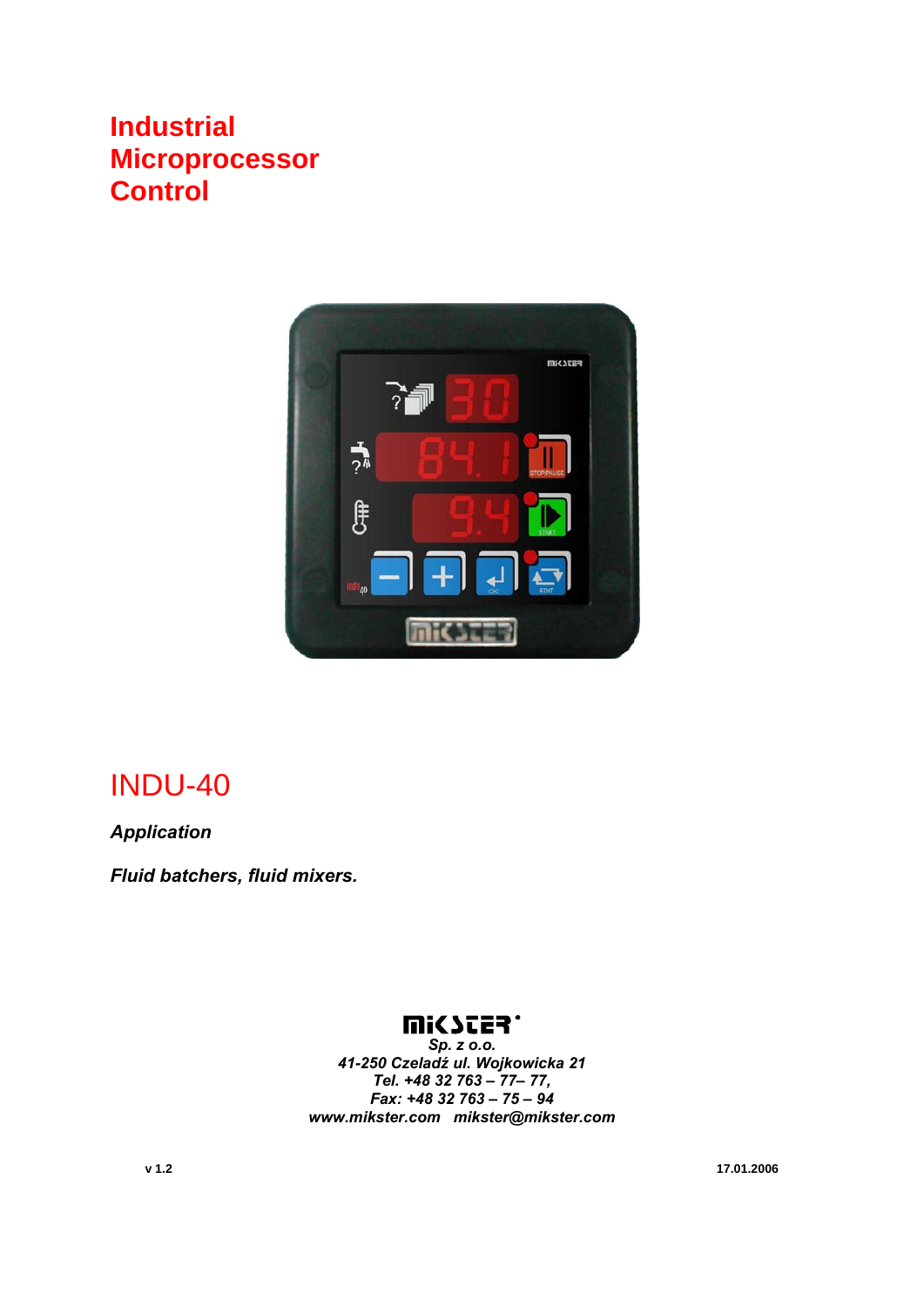# *Contents*

| Destination of the control, operating principle _______ |   |  |
|---------------------------------------------------------|---|--|
| Specification_______________                            |   |  |
|                                                         |   |  |
| Changing of set value ________                          |   |  |
| Holding up and stopping of batching process             | 5 |  |
| <u> Info___________________________</u>                 | 5 |  |
| Service functions accessible for user                   | 5 |  |
| Alarms                                                  |   |  |
| <b>Hypothetical application</b>                         |   |  |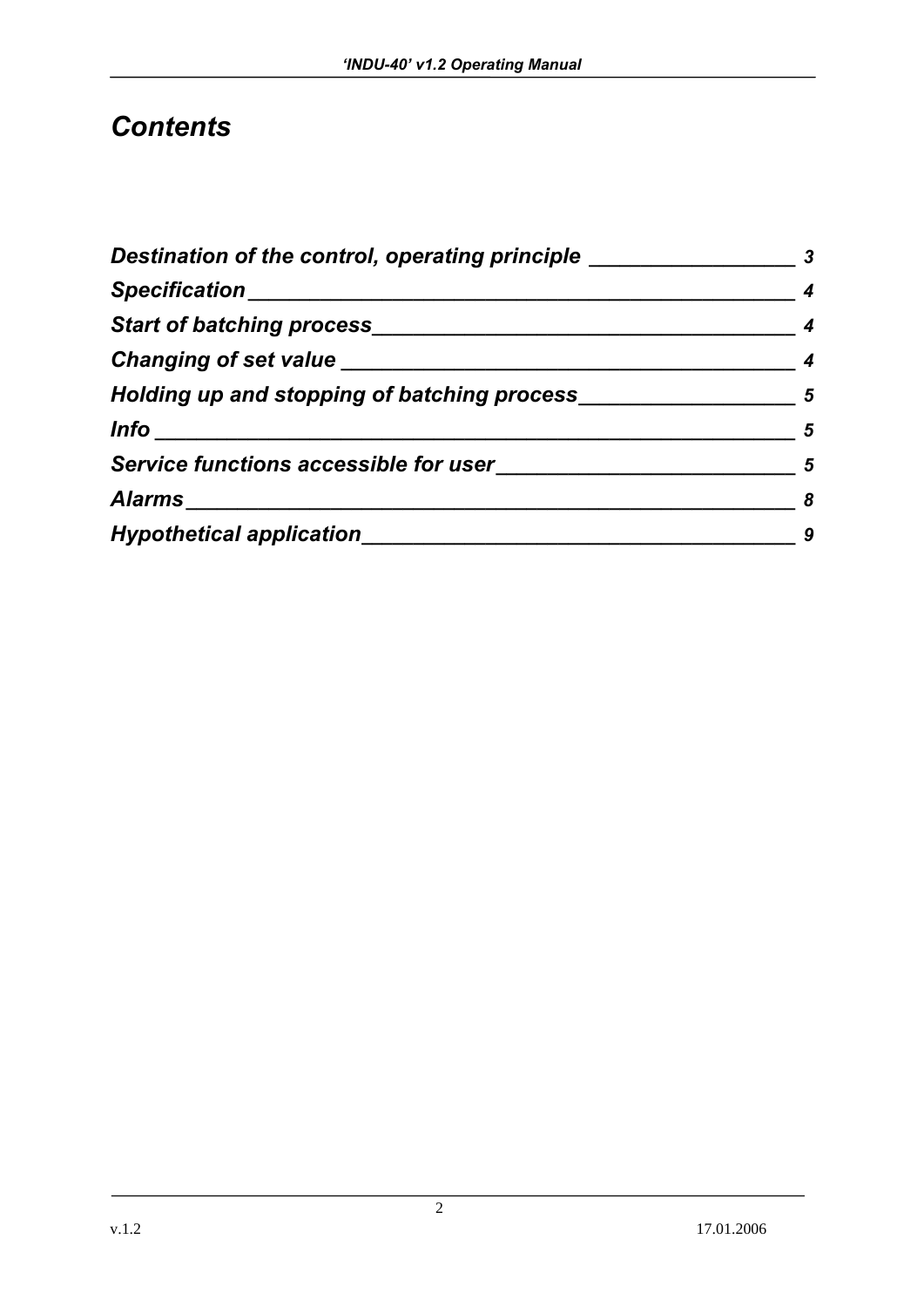

## **Destination of the control, operating principle**

The control is destined for batching of arbitrary volumes of arbitrary medium at set temperature. Particular emphasis has been put to ensure proper operation in most harsh environmental conditions.

The control is equipped with relay outputs controlling operation of solenoid valves.

- REL1 controlling of water outlet at temperature beyond set range
- REL2 controlling of water outlet at set temperature
- REL3 increase of cold water portion (left turn) temperature decrease
- REL4 increase of hot water portion (right turn) temperature increase

One relay output switched on in case of alarm occurrence or after batching completion – REL5.

Two digital inputs:

- pulse input
- potential free control input

Analogue input:

measurement with PT-100 (PT-500, PT-1000) Selection of measuring input type in the control Setup (cell 32)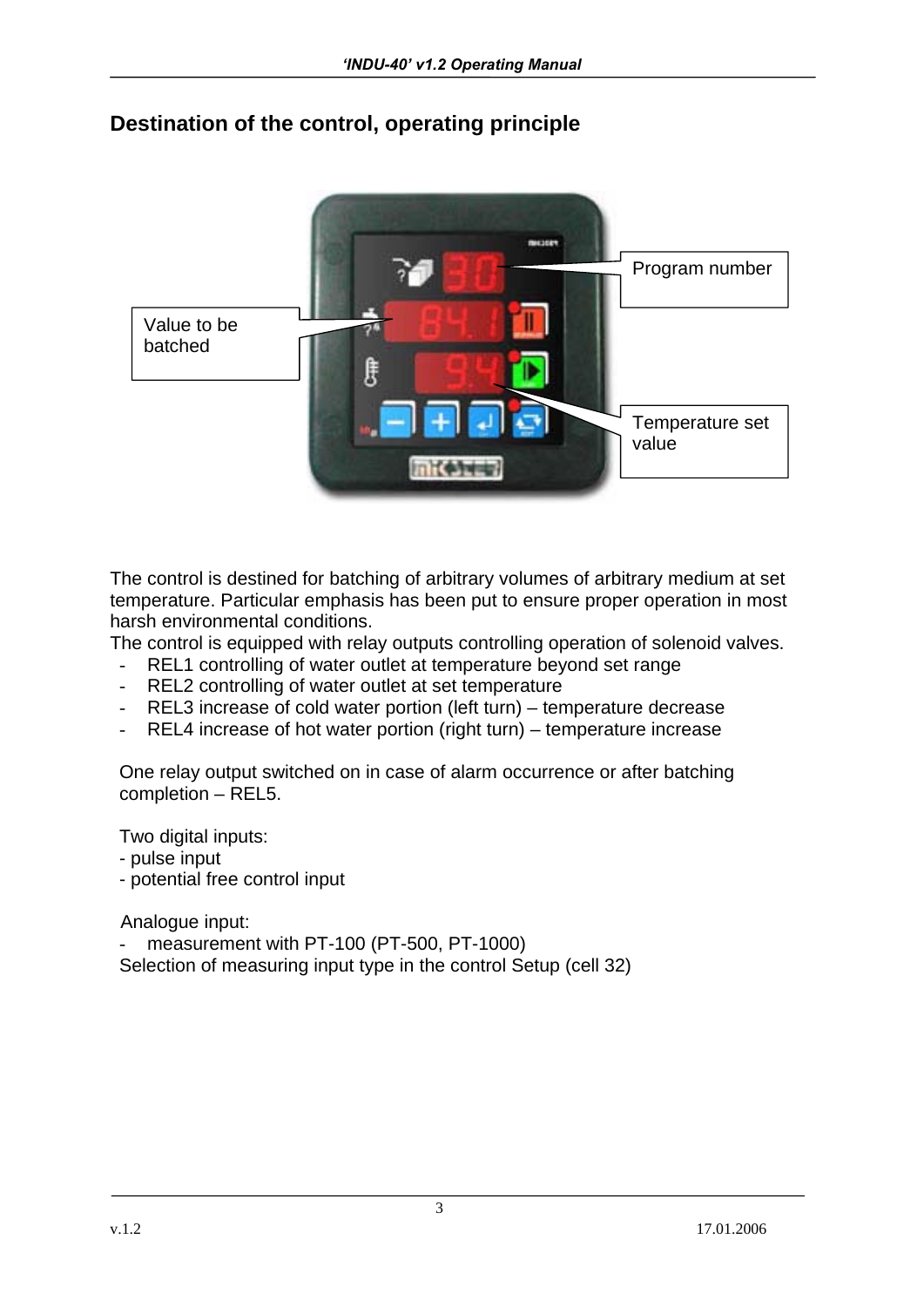| <b>Display</b>          | LED $\frac{1}{2}$ " x 2 digits                           |  |  |  |
|-------------------------|----------------------------------------------------------|--|--|--|
|                         | LED $\frac{1}{2}$ " x 4 digits                           |  |  |  |
|                         | LED $\frac{1}{2}$ " x 3 digits                           |  |  |  |
| Supply                  | 230 (option: 110, 24) VAC $\pm$ 10%                      |  |  |  |
| Keypad                  | 6 keys (micro switch)                                    |  |  |  |
| Dimensions of enclosure | 134x134x65 mm                                            |  |  |  |
| Installation opening    | 90x90 mm                                                 |  |  |  |
| Inputs                  | digital, potential-free                                  |  |  |  |
|                         | Control input: short-circuited to the system common      |  |  |  |
|                         | Pulse input: short-circuited to the system common (up to |  |  |  |
|                         | 50 kHz)                                                  |  |  |  |
|                         | Maximum resistance of closed contact 100 $\Omega$        |  |  |  |
|                         | Minimum resistance of open contact 10000 $\Omega$        |  |  |  |
| <b>Outputs</b>          | 5 relay outputs, short circuiting contact (250 VAC/8A)   |  |  |  |
| Degree of protection    | IP65 (on front)                                          |  |  |  |
| Power consumption       | 3W                                                       |  |  |  |
| Programming             | 100 programs enabling edition of set value               |  |  |  |

### **Specification**

#### **Start of batching process**

In order to batch appropriate volume of medium, push the START key. Select adequate program (0…99) using PLUS/MINUS keys. Pushing the START key again will initiate mixing of medium. Once temperature of set range is reached, batching will start automatically. During mixing (establishing of set temperature), the liquid is carried away by means of REL1. Batching of medium at temperature within tolerance limits proceeds by means of REL2.

## **Changing of set value**

If necessity to correct set values exists, it is possible to accomplish it by use of EDIT key. In order to introduce set values changes, access code for edition should be entered. A program for edition should be selected in turn, and confirmed with OK key, next set values can be changed by means of PLUS/MINUS keys. Exit from EDIT mode after pushing EDIT key once again. The first parameter is program number (upper display), the second (central display) is volume of medium to be batched, and the third parameter is set temperature.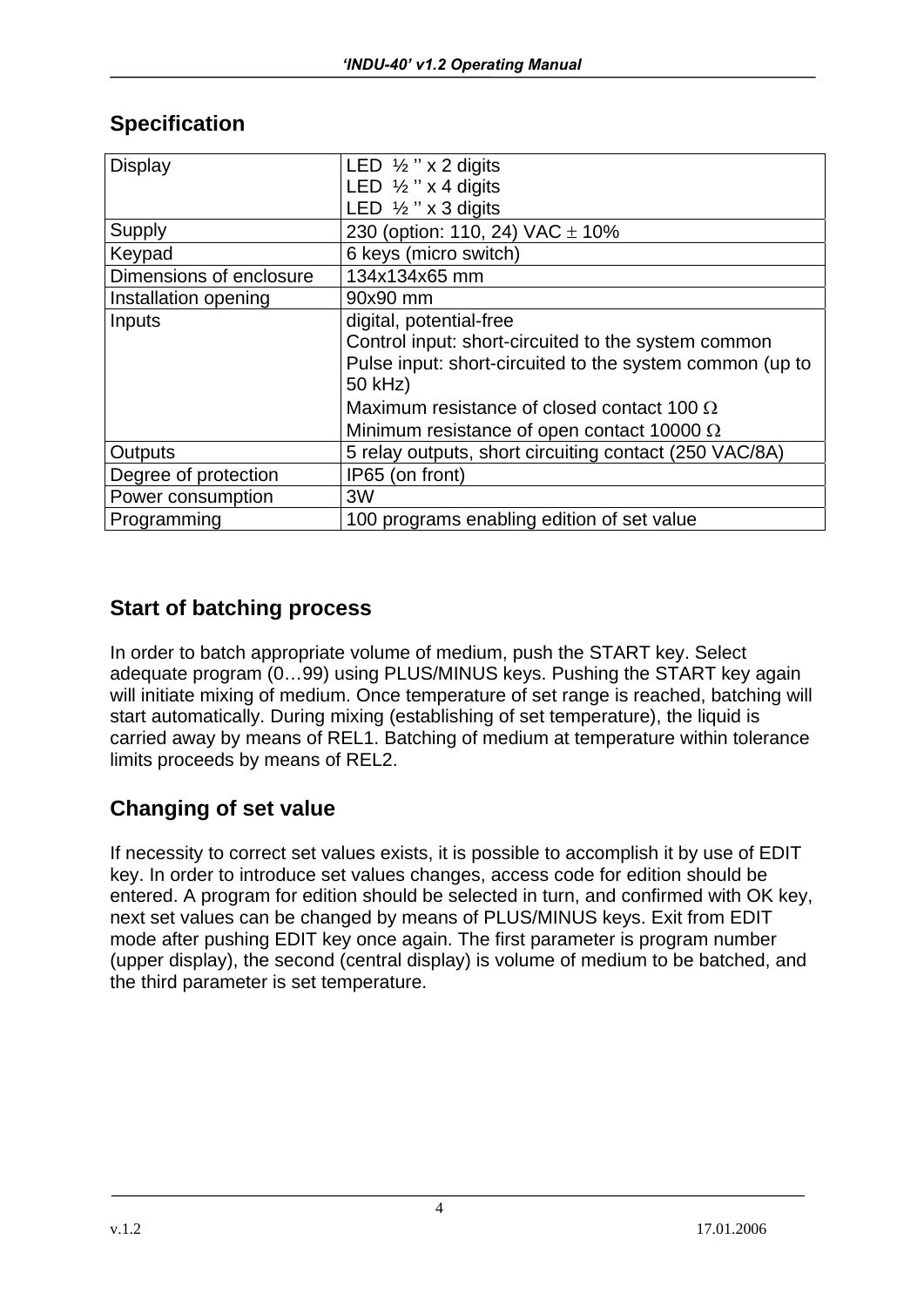#### **Holding up and stopping of batching process**

Batching can be held up in any moment: Pause mode (single pushing of STOP/PAUSE key), or permanent stopping of batching: STOP mode (pushing the STOP/PAUSE key second time). When the control is in Pause mode (blinking LED next to STOP/PAUSE key), restarting of batching is accomplished by START key.

#### **Info**

It is possible to obtain information about ongoing batching. If batching goes on (START or PAUSE mode), pushing of MINUS key will bring "IF" message on the display, together with information that depends on values entered into F5 and F10 cells of Setup. Info mode exit proceeds after OK key is pressed, or automatically after 5 seconds

| Cell Number     | Description                                                                                             |  |  |
|-----------------|---------------------------------------------------------------------------------------------------------|--|--|
| UF <sub>0</sub> | Real-time clock setting<br>Pushing of OK key transfers to the next parameter                            |  |  |
| UF <sub>1</sub> | Change of access code to user functions<br>Range 0999<br>For 0 value – access code checking is disabled |  |  |
| UF2             | Information about current software version                                                              |  |  |
| UF3             | Switching ON/OFF the keypad click<br>$OFF -$ switching off<br>$ON$ – switching on                       |  |  |

#### **Service functions accessible for user**

In order to enter user mode, it is necessary to push and hold MINUS key, push and hold PLUS key. The above-mentioned functions are accessible after entering of access code. In order to disable access code checking, its value should be set to 0. Access code to user functions is disabled as a standard.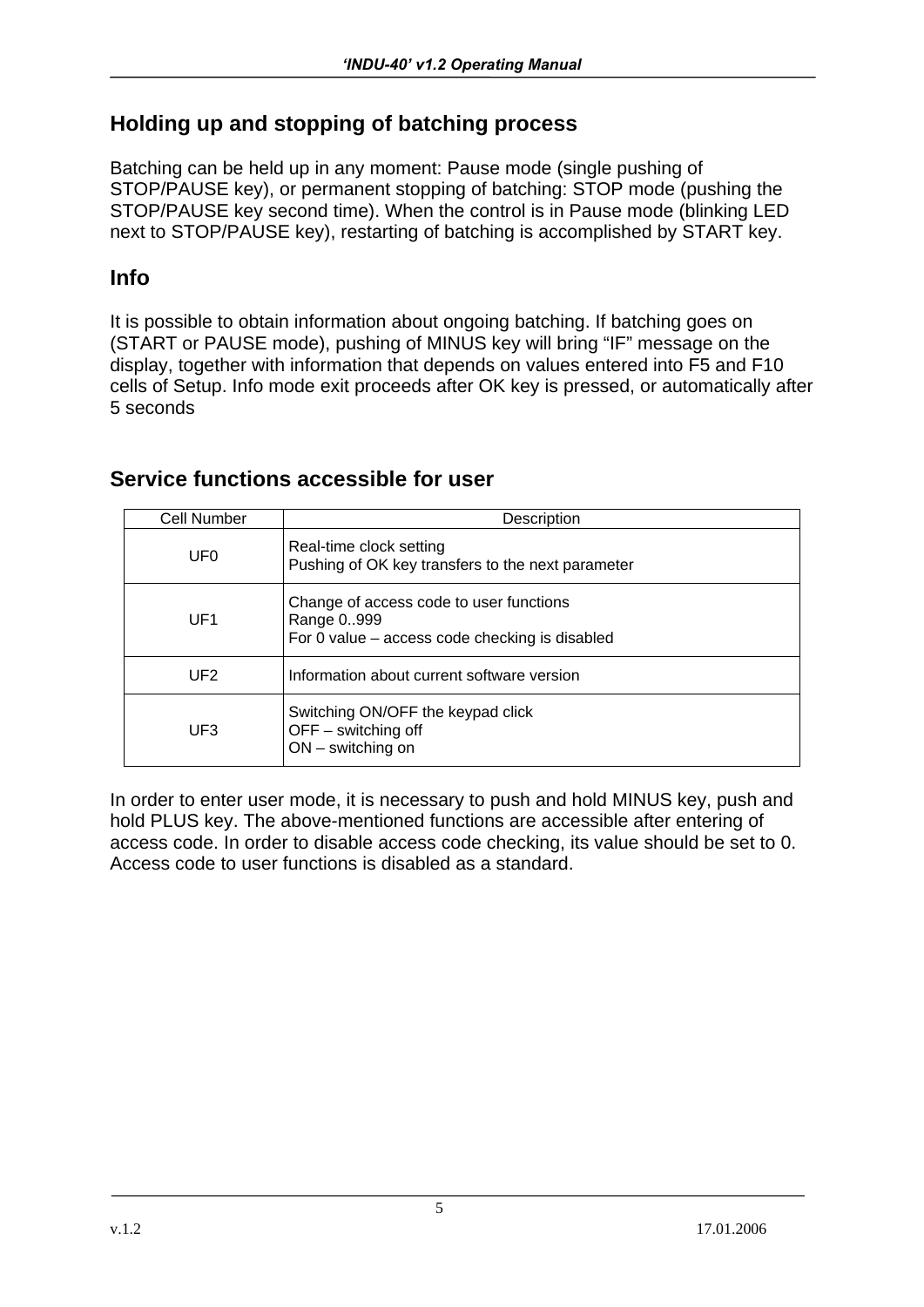#### **Setup**

SETUP menu can be accessed by pushing and holding of MINUS key, next EDIT key should be pressed. Corrections of the control parameters can be made after entering of access code.

| $N^{\circ}$    | <b>Default value</b> | Range           | <b>Description</b>                                                                                                                                                                                                                                                                                                                                                                                                                                                                                                                        |
|----------------|----------------------|-----------------|-------------------------------------------------------------------------------------------------------------------------------------------------------------------------------------------------------------------------------------------------------------------------------------------------------------------------------------------------------------------------------------------------------------------------------------------------------------------------------------------------------------------------------------------|
| 0              | 1                    | 0.128           | Address in MODBUS network                                                                                                                                                                                                                                                                                                                                                                                                                                                                                                                 |
| 1              | 0                    | 0.4             | <b>Transmission rate</b><br>$0 - 9600$<br>$1 - 19200$<br>$2 - 38400$<br>$3 - 57600$<br>$4 - 115200$                                                                                                                                                                                                                                                                                                                                                                                                                                       |
| 2              | 1                    | 0.3             | Decimal point position:<br>$0 - none$<br>1 - decimal<br>2 - hundredth<br>3 - thousandth                                                                                                                                                                                                                                                                                                                                                                                                                                                   |
| 3              |                      |                 |                                                                                                                                                                                                                                                                                                                                                                                                                                                                                                                                           |
| 4              | 0                    | 09999           | How many pulses prior to reaching of set value,<br>batching should be stopped                                                                                                                                                                                                                                                                                                                                                                                                                                                             |
| 5              | 0                    | 0.1             | Counting of batched medium:<br>$0 - up$ to set value<br>1 - from set value down to 0                                                                                                                                                                                                                                                                                                                                                                                                                                                      |
| 6              | 10                   | 09999           | Number of units after which leaky valve alarm is<br>raised:<br>0 - alarm disabled                                                                                                                                                                                                                                                                                                                                                                                                                                                         |
| $\overline{7}$ | $\overline{0}$       | 0.4             | Handling of control input 2<br>0 - alarm disabled<br>1 - alarm when inputs 7-8 are closed<br>2 - alarm when 7-8 inputs are open<br>3 - keypad locking when 7-8 inputs are closed<br>4 - keypad locking when 7-8 inputs are open                                                                                                                                                                                                                                                                                                           |
| 8              | 0                    | 09999           | Edit mode access code (change of programs'<br>settings)                                                                                                                                                                                                                                                                                                                                                                                                                                                                                   |
| 9              | 0                    | 09999           | Setup access code                                                                                                                                                                                                                                                                                                                                                                                                                                                                                                                         |
| 10             | $\overline{0}$       | 0.1             | Type of information displayed in START or PAUSE<br>mode<br>0-depending on F5 cell contents<br>for F5=0 how many units left to batching end<br>for F5=1 how many units have been already<br>batched<br>$1 - set values$                                                                                                                                                                                                                                                                                                                    |
| 11             | 0.250                |                 | Volume of medium corresponding to 1 pulse. This<br>value must correspond to factory data of liquid<br>flowmeter.<br>Example: if manufacturer provides 4 pulses per one<br>litre, then the value of 1 litre / 4 pulses = $0.250$ should<br>be entered into F11 cell. Input sequence is as follows:<br>integer value should be entered first (in above<br>example: 0), hit OK key, enter fractional part (in above<br>example: 250) and confirm with OK key. Increasing<br>and decreasing of entered values by means of<br>PLUS/MINUS keys. |
| 12             | 0                    | $-20.20$        | Correction of temperature indications                                                                                                                                                                                                                                                                                                                                                                                                                                                                                                     |
| 13             | $\circ$ C            | $\degree$ C / F | Temperature unit                                                                                                                                                                                                                                                                                                                                                                                                                                                                                                                          |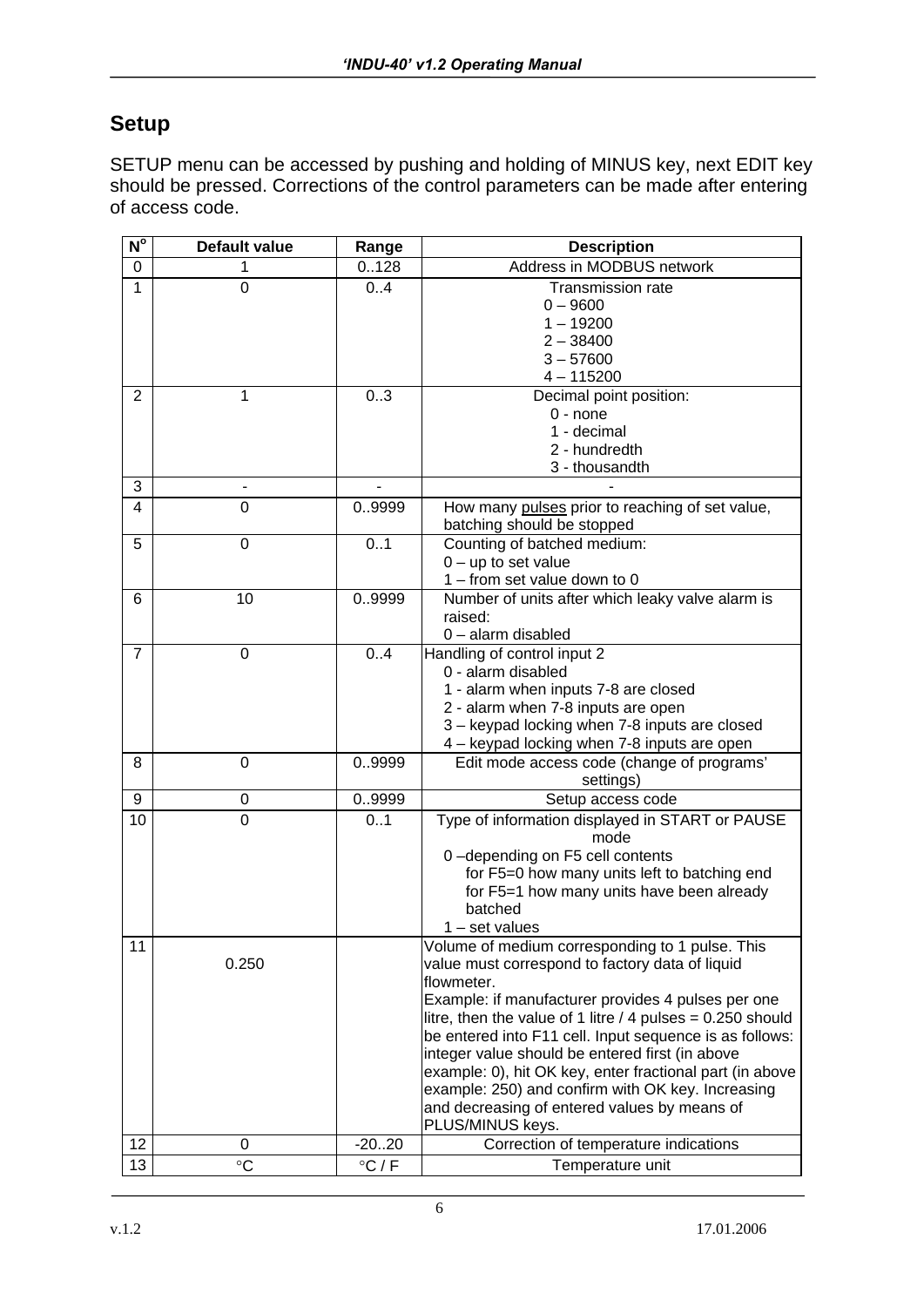| N <sup>o</sup>  | <b>Default value</b> | Range            | <b>Description</b>                                                                    |
|-----------------|----------------------|------------------|---------------------------------------------------------------------------------------|
| 14              | $1$ [min]            | $0.99$ [min]     | Duration of acoustic signal                                                           |
|                 |                      |                  | Caution! If 0 value is entered, cancelling of the signal<br>with OK key!              |
| 15              | 1                    | 0.1              | Operating mode of alarm output                                                        |
|                 |                      |                  | 0 - intermittent signal                                                               |
|                 |                      |                  | 1 - continuous signal                                                                 |
| 16              | 150°C                | -99 990°C        | Maximum allowable temperature (alarm level)                                           |
| 17              | $-1^{\circ}C$        | -99990°C         | Minimum allowable temperature (alarm level)                                           |
| 18              | Off                  | On / Off         | Activation of temperature sensor failure alarm                                        |
| $\overline{19}$ | Off                  | On / Off         | Activation of maximum temperature exceeding alarm                                     |
| $\overline{20}$ | $\overline{Off}$     | On / Off         | Activation of minimum temperature exceeding alarm                                     |
| 21              | Off                  | On / Off         | Activation of leaky batching valve alarm                                              |
| 22              | 60                   | 0.999 sec        | Delay time of alarm signalling when sensors are<br>damaged                            |
| 23              | 60                   | 0.999 sec        | Delay time of alarm signalling when allowable<br>temperatures are exceeded            |
| 24              | 60                   | 0999 sec         | Delay time of alarm signalling, when alarm on control<br>inputs                       |
| 25              | 1                    | 0.1              | Reaction to alarm: measuring sensors damaged:<br>$1$ – process stop, $0$ – signalling |
| 26              | 1                    | 0.1              | Reaction to alarm: set values exceeded<br>$1$ – process stop, $0$ – signalling        |
| 27              | 1                    | 0.1              | Reaction to alarm from control input:<br>$1$ – process stop, $0$ – signalling         |
| 28              | 1                    | 0.1              | Recording *                                                                           |
|                 |                      |                  | $0$ – continuous recording                                                            |
|                 |                      |                  | 1 - recording only in START mode                                                      |
|                 |                      |                  | * recording module is installed in R version only                                     |
| 29              | 1                    | 1360 min         | Frequency of measurements recording                                                   |
| 30              | $\mathbf 1$          | 1360 min         | Frequency of alarms recording                                                         |
| 31              | 35                   | 19999            | Time-constant of the valve, in seconds                                                |
| 32              | 1                    | 0.2              | Type of temperature measuring input                                                   |
|                 |                      |                  | $0 - PT-500$                                                                          |
|                 |                      |                  | $1 - PT-100$                                                                          |
|                 |                      |                  | $2 - P T 1000$                                                                        |
| 33              | 1°C                  | $0.50^{\circ}$ C | Lower hysteresis, from which batching starts                                          |
| $\overline{34}$ | 1°C                  | $0.50^{\circ}$ C | Upper hysteresis from which batching starts                                           |
| $\overline{35}$ | 50                   | 1999             | Gain of proportional unit                                                             |
| 36              | $\overline{5}$       | $0.250$ sec      | Stabilization time after mixer location change                                        |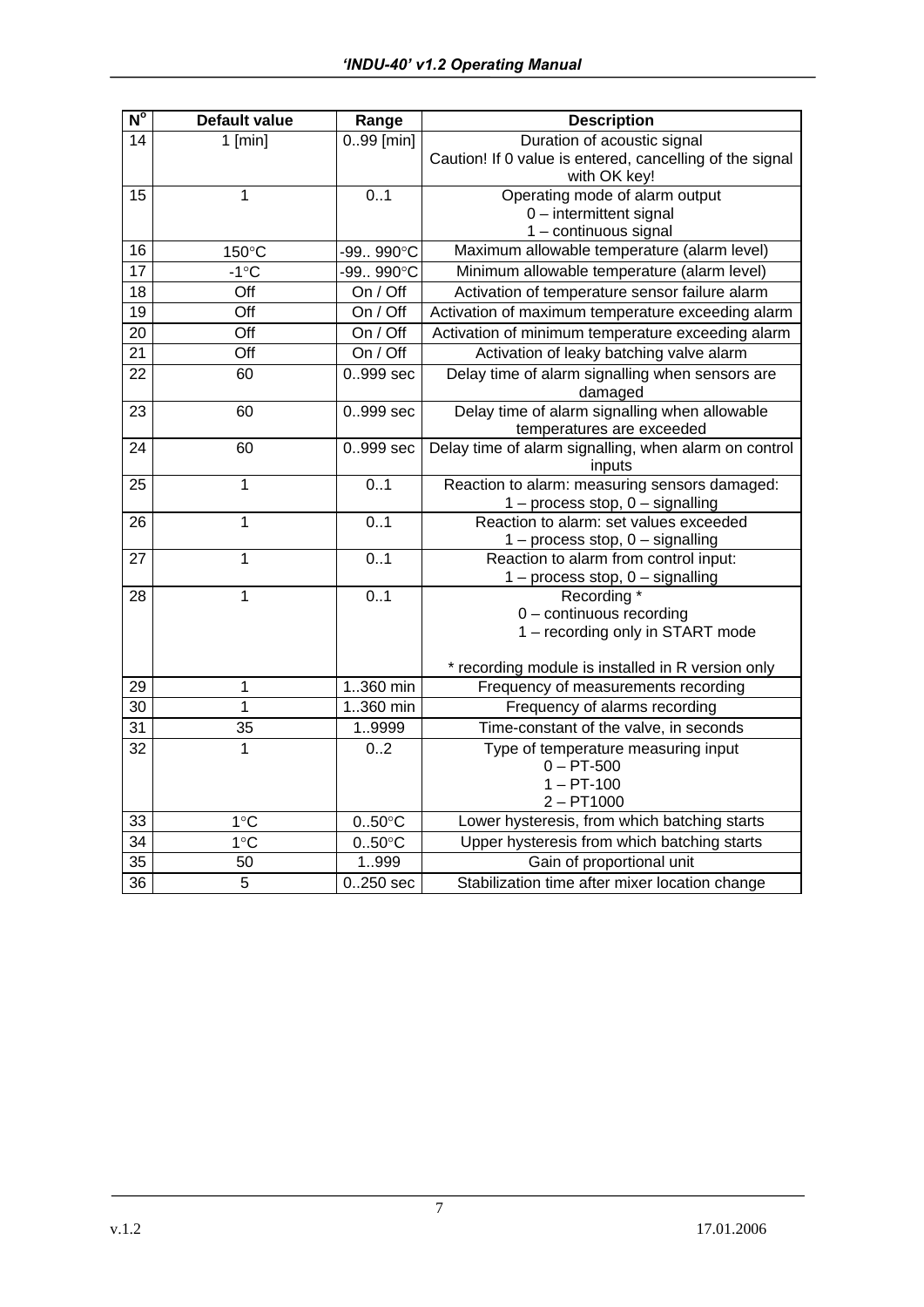## **Alarms**

INDU 40 control signals the following alarm conditions:

- Err 1 Failure or missing temperature measuring element
- Err 4 Maximum allowable temperature exceeded
- Err 7 Minimum allowable temperature exceeded
- Err 11 Control input 2 is open
- Err 16 Batching valve untightness

In order to enable alarms, the time of alarm activation should be selected first [seconds] in Setup (cells 22 … 24), and then selected alarms should be enabled in Setup (cells 18 … 21).

Occurrence of alarm should be acknowledged with OK key. If cause of alarm activation was not rectified, then control, after expiration of given alarm delay time, will signal the alarm again.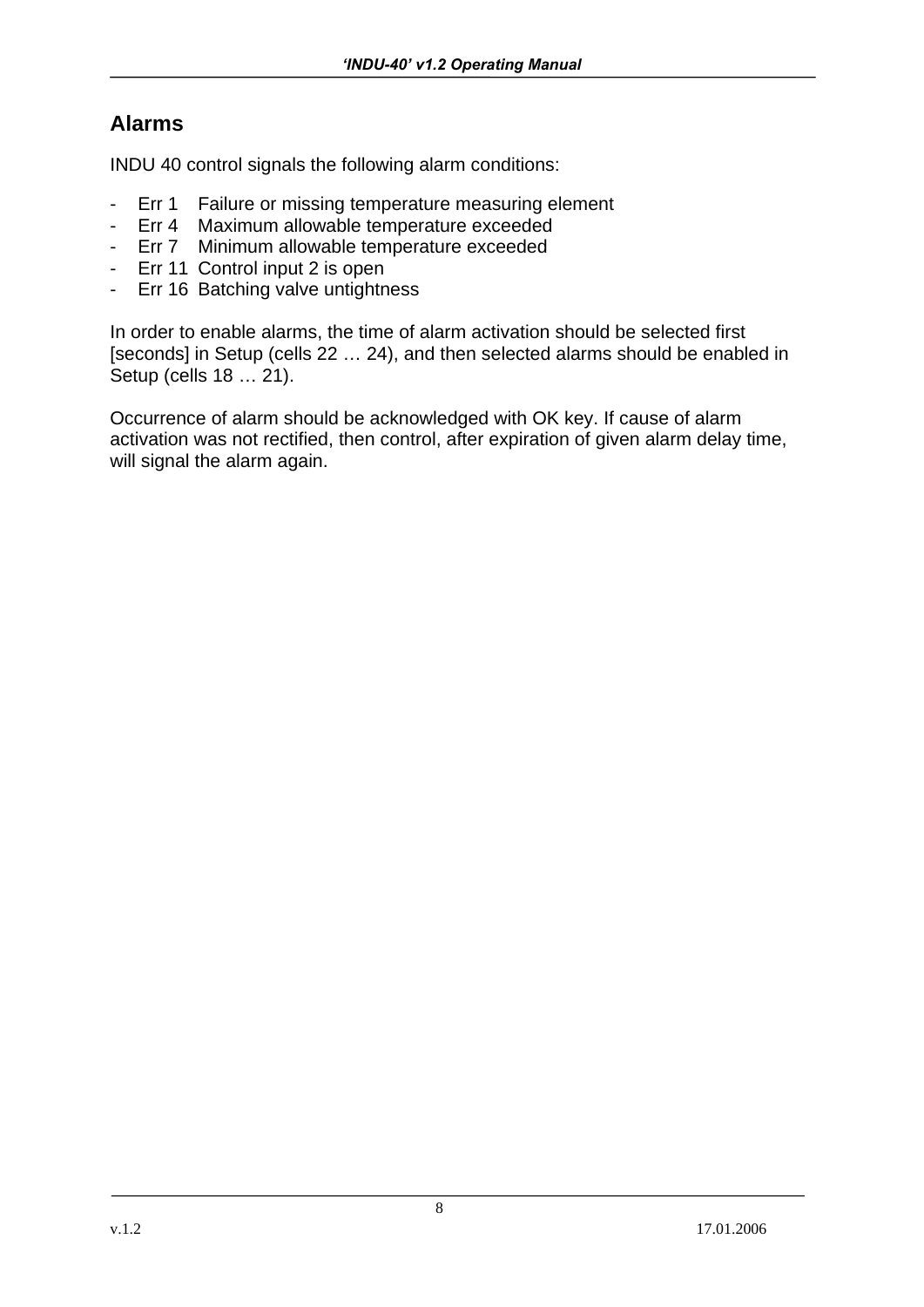# **Hypothetical application\***



\*- *recording module installed only in R version*

\* *Example of application should be treated as pictorial, and cannot be in whole or in part treated as control system design*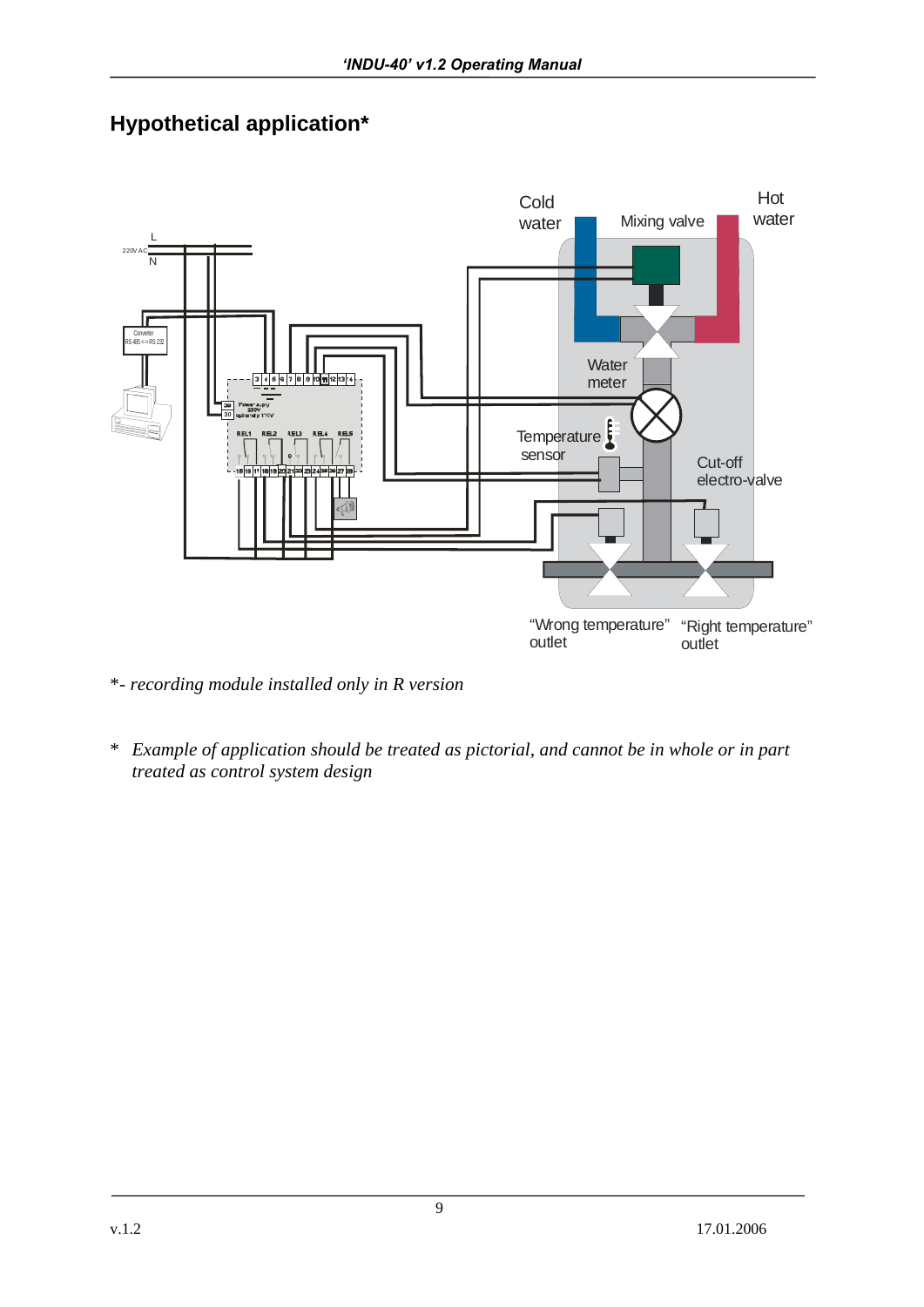**Notes**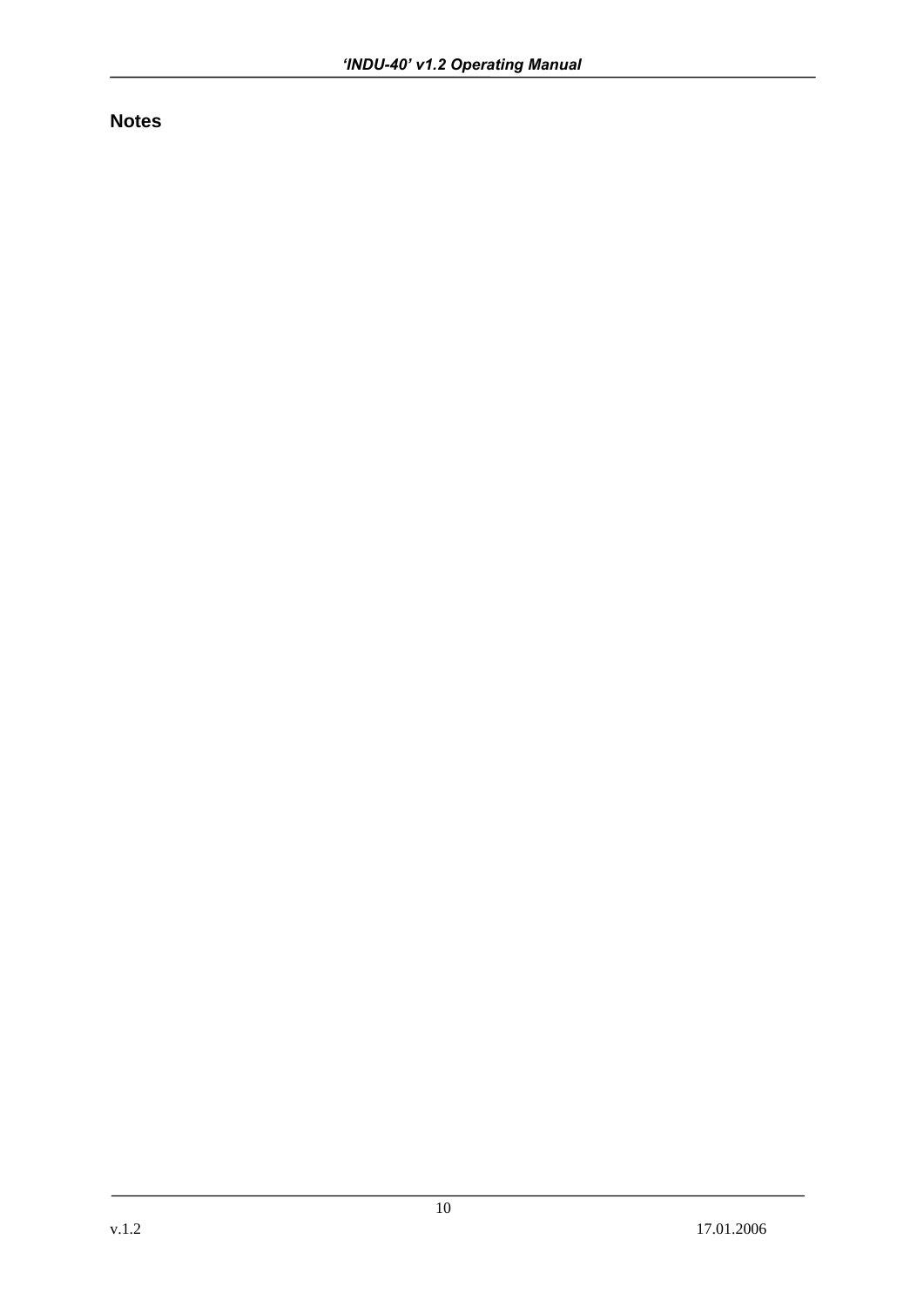**Notes**